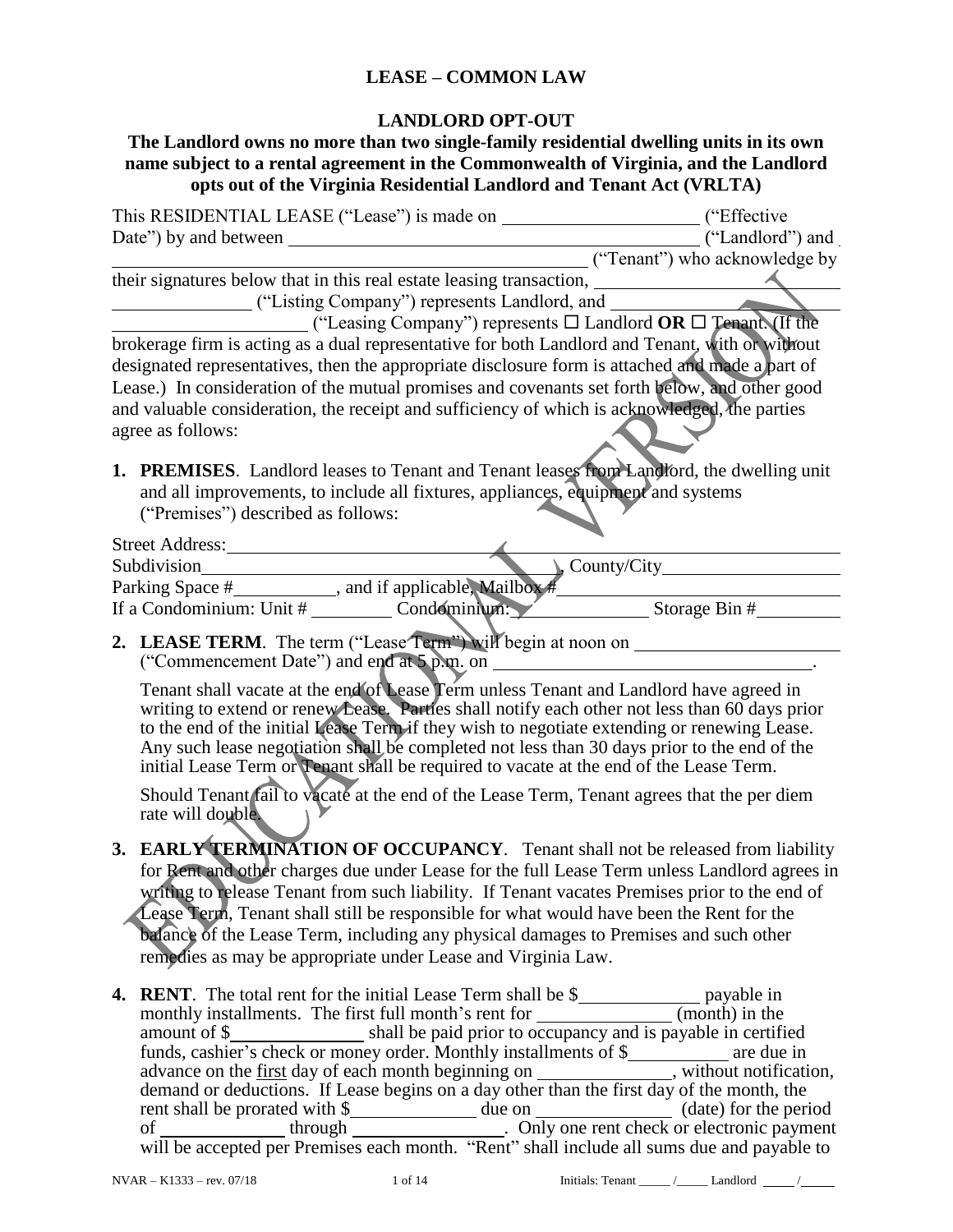Landlord other than security deposits. Rent includes but is not limited to rent, late charges, administrative fees, non-refundable pet fees, utilities, condominium or homeowner's association fees or assessments, or other charges as may be specified in writing by Landlord (collectively, "Rent").

## **5. LATE PAYMENT, RETURNED CHECKS, FAILED ELECTRONIC FUNDS**

**TRANSFER**. Installments of Rent not received by Landlord on or before the due date are late and constitute a default under Lease. Tenant agrees to pay a Late Fee of ten percent (10%) of the total monthly rent for any Rent payment received by the Landlord after the fifth day of the month. For any check returned for insufficient funds or otherwise, or failed electronic funds transfer, Tenant also agrees to pay Landlord in addition to the Late  $\overline{f}$ ee: (a) the face amount of the dishonored payment; (b) the amount charged by the bank for such dishonored payment; (c) an administrative fee of \$50; (d) interest from the date of the check or transfer; (e) a civil recovery not to exceed \$250; **AND** (f) all other amounts recoverable by the Landlord pursuant to this Lease or by law.

Late payments of Rent and dishonored payments constitute a default under this Lease and can be cause to recover Rent and possession of Premises. Landlord has the right to require that all payments be made by money order, cashier's check, certified check or electronic funds. All such payments shall be payable to  $\square$  Landlord **OR**  $\square$  Managing Agent.

**6. FAILURE TO PAY RENT**. Tenant's failure to pay any installment of Rent when due constitutes a default under Lease. If Tenant does not pay Rent within five (5) days after Landlord has given a default Notice to Tenant, Landlord may terminate Lease and proceed to obtain possession of Premises in accordance with the law and seek such damages and other remedies as may be appropriate under Lease and Virginia Law.

| 7. | <b>MANAGEMENT.</b>              |                                                                                         |        | ("Managing Agent"),                                                                            |
|----|---------------------------------|-----------------------------------------------------------------------------------------|--------|------------------------------------------------------------------------------------------------|
|    | <b>Office Address:</b>          |                                                                                         |        |                                                                                                |
|    | Phone Number:                   |                                                                                         | Email: |                                                                                                |
|    |                                 |                                                                                         |        | authorized to manage Premises and collect Rent on behalf of Landlord and shall exercise all    |
|    | rights of Landlord under Lease. |                                                                                         |        |                                                                                                |
|    |                                 | If Premises are not professionally managed, all references to Managing Agent are hereby |        |                                                                                                |
|    |                                 |                                                                                         |        | deleted in their entirety and Rent is payable to Landlord at the following designated address: |
|    |                                 |                                                                                         |        |                                                                                                |
|    | Phone Number:                   |                                                                                         | Email: |                                                                                                |
|    |                                 |                                                                                         |        | Listing Company is acting only as rental agent and has no liability or responsibility for      |

property management, for the escrow funds deposited under Lease after such funds are transferred to Landlord, or for the obligations and agreements to be performed by Landlord or Tenant under Lease.

### **8. TRUTHFULNESS OF REPRESENTATIONS IN THE RENTAL APPLICATION**.

Tenant warrants that the statements made on the Rental Application ("Application"), which are made a part of Lease, are true and accurate representations and acknowledges that such representations have been relied upon by Landlord. If any material facts in Application are untrue, inaccurate or incomplete, Landlord shall have the right to: (a) immediately terminate Lease; (b) hold Tenant liable for any and all damages to persons, property or Premises; (c) exercise all legal and equitable rights and remedies; and (d) recover reasonable attorneys' fees, court costs, and all costs incurred to reclaim Premises and to rent Premises to another tenant.

**9. USES**. Tenant will use Premises solely as a **single-family residence** for only those persons listed on Application and those children born, adopted, or placed under the legal care of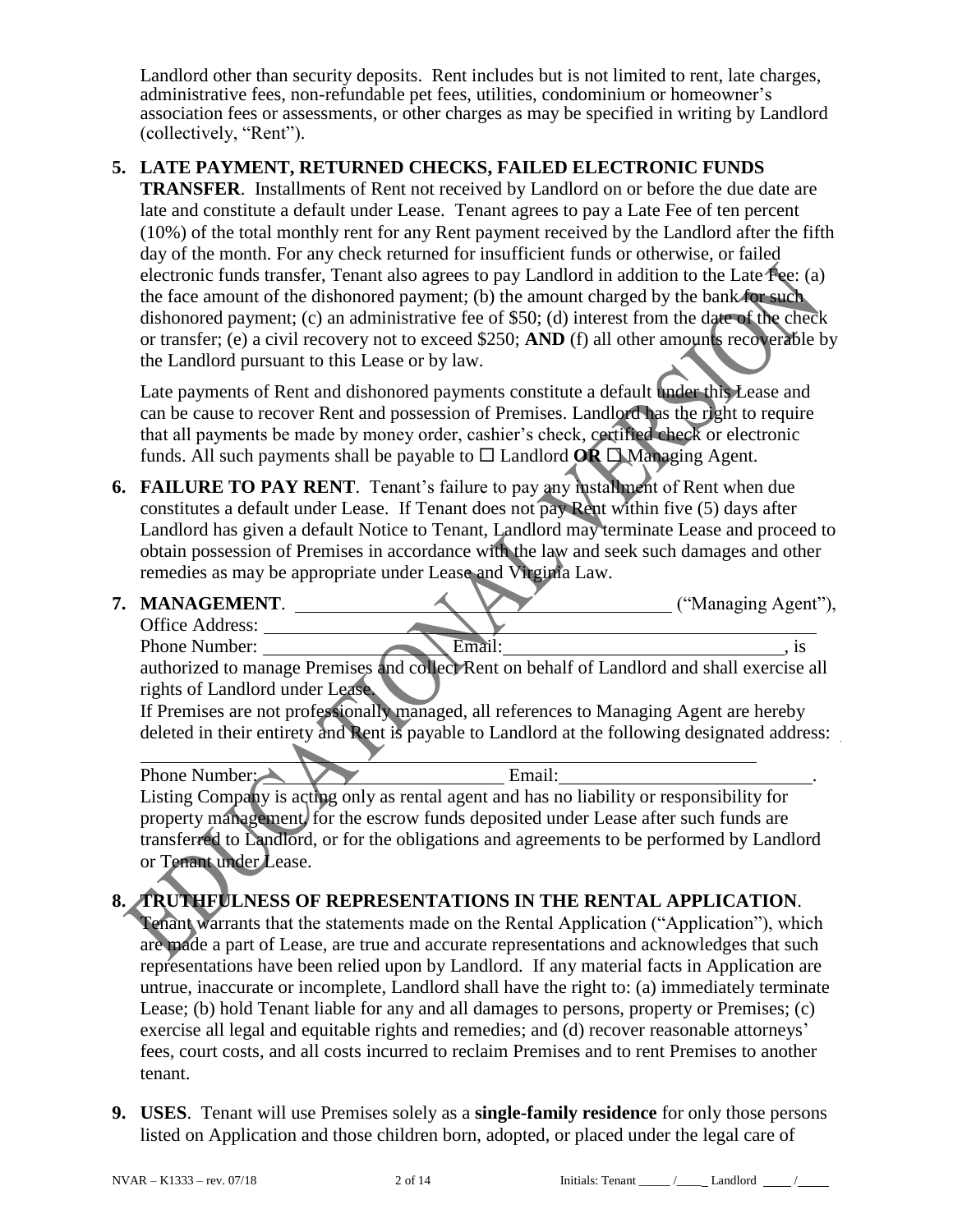Tenant hereafter. No portion of Premises shall be sublet (on a short-term basis or otherwise) or assigned without the prior written consent of Landlord. Occasional visits by guests, not to exceed two (2) weeks during any consecutive 12-month period, are permitted without the prior written consent of Landlord. Tenant shall not use nor allow Premises to be used for any disorderly or unlawful purposes and shall comply with all applicable laws, ordinances and rules and regulations of Landlord and the Association (as hereinafter defined). Lease may be terminated at the option of Landlord in case of any nuisance, excessive noise, disturbance or conduct that, in the opinion of Landlord, is offensive to any other tenant or occupant of the building or neighborhood. Tenant expressly agrees not to allow controlled substances or illegal drugs of any type or paraphernalia used in connection with such substances on Premises, whether known by Tenant or not. Landlord has the right to terminate the Lease where an immediate threat exists that materially affects the health or safety of either Landlord or other tenants. The sale or disposition of dangerous drugs or drug paraphernalia on Premises shall be considered such an immediate threat, whether or not there has been a criminal conviction for such conduct. Any criminal activity that involves or constitutes a criminal or willful act that also poses a threat to health and safety shall also be considered such an immediate threat. Landlord may give Tenant Notice of termination requiring Tenant to vacate Premises within 72 hours of the date of such Notice. Tenant shall vacate and surrender possession of Premises to Landlord within such 72-hour period.

- **10. PETS.** Tenant and/or Tenant's guests  $\Box$  may keep pets on Premises (see attached Pet Addendum) **OR**  $\Box$  may not keep pets on Premises without the prior written consent of Landlord. Consent may be revoked if Tenant does not obey all Association requirements, Landlord's rules and regulations, and local laws. Tenant assumes all liability and responsibility for any and all damages caused by pet(s) and shall restrain or secure pets when access is needed.
- **11. SMOKING.** Tenant and/or Tenant's guests  $\Box$  may **OR**  $\Box$  may not smoke, use electronic cigarettes, or "vape" on or in Premises without the prior written consent of Landlord. Consent may be revoked if Tenant does not obey all Association requirements, Landlord's rules and regulations, and local laws. Tenant assumes all liability and responsibility for any and all damages caused by smoke/smoking.
- **12. HOMEOWNERS', CONDOMINIUM ASSOCIATION OR CO-OP**. **This property is subject to a**  $\Box$  Homeowners' Association  $\Box$  Condominium Association  $\Box$  Cooperative. Tenant must obey the rules and regulations of the

Association ("Association") which  $\Box$  have been **OR**  $\Box$  will be provided to Tenant. Tenant's failure to comply with the requirements and/or rules and regulations of Association shall constitute a breach of Lease. Tenant shall pay all costs incurred to cure such a breach. Lease grants Tenant the right to use the allowable common areas and facilities of Association for Lease Term, provided that Tenant pays any additional user fees. Landlord agrees to complete the necessary forms for Tenant to obtain or use Association recreation facilities and services. Tenant likewise agrees to complete and sign any forms required by Association.

Tenant agrees to pay all applicable move-in and move-out fees and elevator fees. Tenant acknowledges that an elevator may require to be reserved during Tenant's move-in and move-out. Tenant will call Association at phone number to schedule the move. Moving days and hours may be restricted. Tenant will comply with all maintenance requirements of Association and provide access for contractor inspections. Tenant agrees to register cars, bicycles and pets with Association, as required.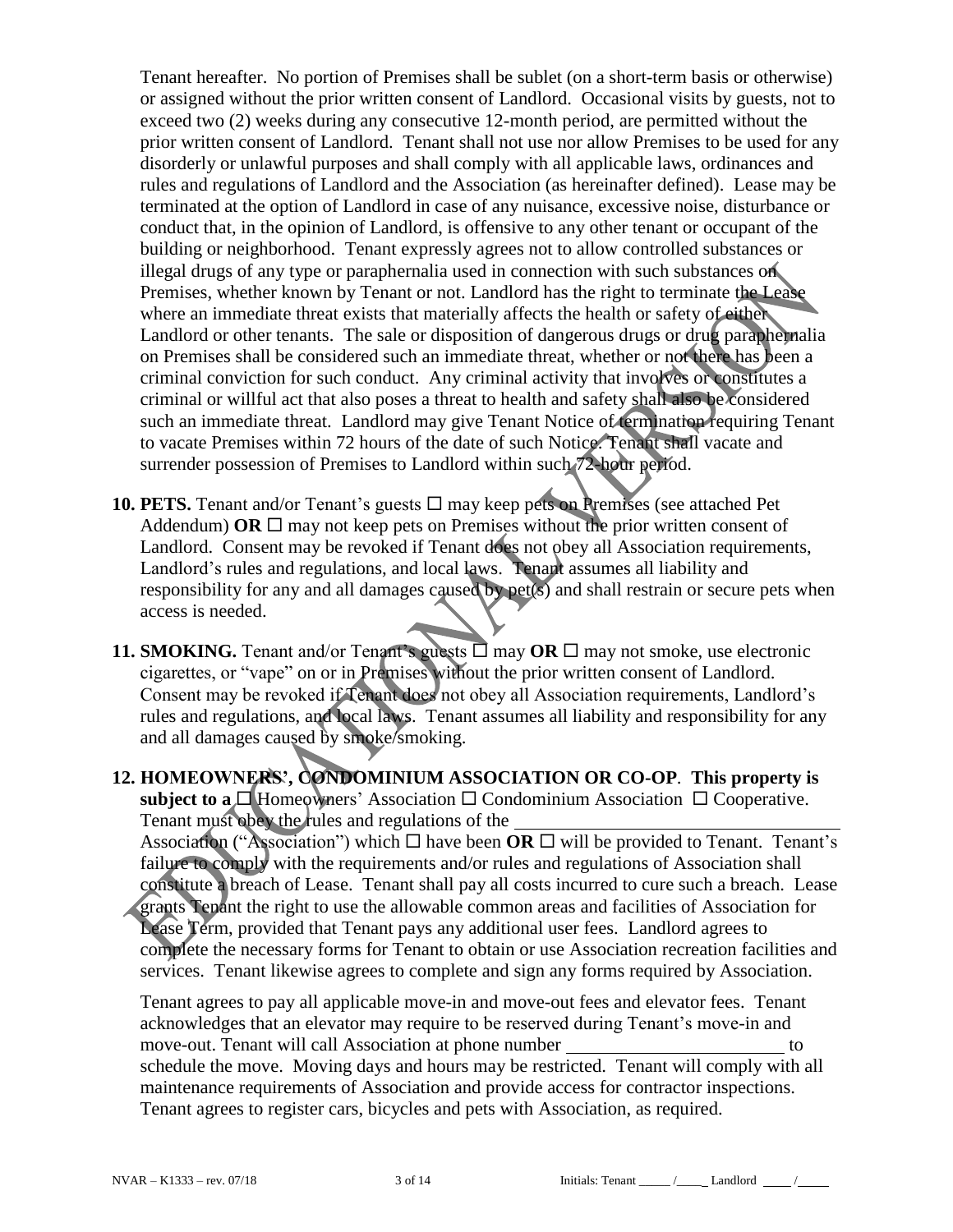- **13. VEHICLE PARKING**. No motor vehicle, trailer or motorcycle shall be parked on the property without current license plates and jurisdictional stickers. All such vehicles must be in operating condition. Vehicles may be parked only in garages, driveways, assigned spaces, along the street, or as required by the Association rules or by local law.
- **14. UTILITIES AND SERVICES**. Tenant must make any required deposits and pay for the following utilities and services:  $\Box$  water  $\Box$  sewer  $\Box$  gas  $\Box$  electricity  $\Box$  trash removal  $\Box$  lawn service  $\Box$  security system  $\Box$  other during Lease Term. Landlord certifies to Tenant that any fuel tank(s) are or will be full at the beginning of Lease Term. Tenant agrees to purchase utility service from \_\_\_\_\_\_\_\_\_\_\_\_\_\_\_\_\_\_\_\_\_\_\_\_, as selected by Landlord. Prior to the release of the Security Deposit, Tenant shall provide to Landlord. proof of payment of final utility bills for those services for which Tenant is responsible.
- **15. LANDLORD MAINTENANCE**. Except as otherwise noted, Landlord shall maintain Premises in compliance with the Uniform Statewide Building Code and shall be responsible for repairs not due to the fault or negligence of Tenant.
- **16. FIXTURES AND APPLIANCES**. Landlord shall provide as part of Premises any existing built-in heating and central air-conditioning equipment, plumbing and lighting fixtures, sump pump, installed wall-to-wall carpeting, smoke alarms, and such other items as are listed below.

#### **Appliances:**

Those items listed below in "as-is" condition are provided in as-is, where-is condition with any existing faults and need not be repaired, replaced or maintained by landlord. **"As-is" Appliances:** 

**17. SMOKE AND CARBON MONOXIDE ALARMS**. Landlord certifies to Tenant that smoke alarm(s) have been installed in accordance with the law. Tenant shall check smoke alarm(s) periodically during the tenancy, replace batteries as needed and report any malfunctions in the smoke alarm(s) to Landlord in writing. Within five (5) days of receipt of written Notice from Tenant that a smoke alarm is defective or needs repair, Landlord, at Landlord's expense, shall provide for the service, repair or replacement of such smoke alarm.

Tenant has the right to request Landlord to install carbon monoxide alarm(s) at Tenant's sole cost and expense in accordance with the law. Tenant, however, shall not remove or tamper with properly functioning carbon monoxide alarm(s) or smoke alarm(s) installed by Landlord, including removing any working batteries, so as to render the carbon monoxide alarm(s) or smoke alarm(s) inoperative, and shall maintain the carbon monoxide alarm(s) or smoke alarm(s) in accordance with the Uniform Statewide Building Code. Landlord is not responsible in any way for the installation or use of carbon monoxide alarm(s) or smoke alarm(s) installed by Tenant, and Tenant agrees to indemnify and hold Landlord harmless from any and all claims or losses arising from the installation or use of the carbon monoxide alarm(s) or smoke alarm(s).

**18. SECURITY DEPOSIT**. Prior to the beginning of Lease Term, Tenant shall deposit the sum of \$

who will place it in a federally insured depository and retain any accrued interest. Security Deposit is to ensure Tenant's full compliance with all provisions of Lease, including but not limited to, Tenant obligations with respect to property damage caused by Tenant, guests, and/or pets. Tenant shall pay the costs of repairs, replacements, or Landlord's other damages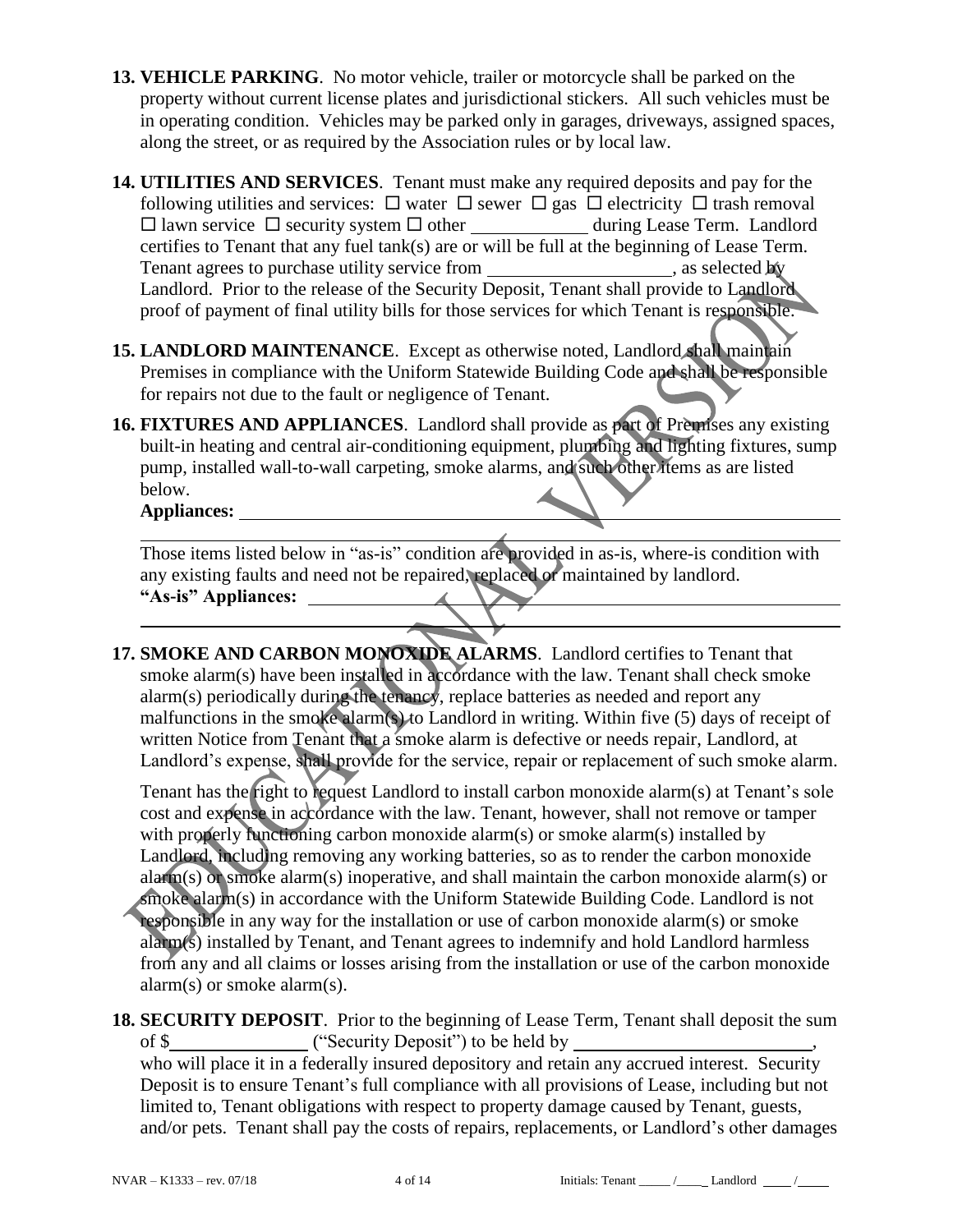#### that exceed Security Deposit. **Tenant cannot use Security Deposit for any payment of Rent or other obligations.**

If Tenant fails to comply with any provisions of Lease, Landlord may use any part of or retain all of Security Deposit for the payment of Rent, any amounts Landlord may expend because of Tenant's noncompliance with Lease, and any damages. Damages shall include physical damages to Premises and actual damages for what would have been the Rent for the balance of the Lease Term, subject to Landlord's duty to mitigate damages and re-rent Premises, and such other remedies as may be appropriate under Lease and Virginia Law, whether accruing before or after re-entry by Landlord.

Within 45 days after the termination of the tenancy and Tenant's vacating Premises. Landlord shall return Security Deposit to Tenant, less any deductions, provided Tenant has performed all obligations under Lease, returned all keys, passes and documents, and surrendered Premises in the same condition as at the beginning of Lease Term, except for reasonable wear and tear. Within 30 days after termination of the tenancy and Tenant's vacating Premises, Landlord shall provide an itemized statement of estimated deductions to be charged against Security Deposit. Unless proof of payment of final utility bills has been provided to Landlord in writing, a minimum of \$100.00 may be withheld from Security Deposit to cover any outstanding utility bills.

If during Lease Term, including any extension or holdover, any part of Security Deposit is used by Landlord in accordance with the terms of Lease or applicable law, Landlord shall provide notification to Tenant of such use and shall provide an itemized list of charges within 30 days of such use. Tenant shall immediately deposit with Landlord a sum equal to the amount used so that the full Security Deposit is on hand at all times during Lease Term.

Landlord shall provide notification to Tenant of the name, address, and telephone number of the new Managing Agent or new Landlord in the event of a change in rental management or the sale, transfer or assignment of Landlord's interest in Premises or in Lease. In the event of a sale, transfer or assignment of Landlord's interest in Premises or Lease, Landlord shall transfer Security Deposit and be released from all liability in connection with Lease. At the end of Lease Term, including any extension, Tenant shall request the return of Security Deposit from the new Landlord, or Managing Agent, if such Managing Agent is holding the Security Deposit.

**19. MOVE-IN INSPECTION**. Within five (5) days after the beginning of Lease Term, Landlord shall submit a written report to Tenant itemizing the condition of Premises at occupancy, including the identification of any visible evidence of mold. This report is for information only and does not constitute an agreement to decorate, alter, repair or improve Premises. Any request for repairs must be submitted separately in writing to Landlord. This report shall be deemed correct unless Tenant submits additional items in writing to Landlord within five (5) days after receipt of the report. If Tenant does not object to any item on Landlord's move-in inspection report, then Tenant thereby agrees that the Landlord's movein inspection report is deemed to be correct, including, but not limited to, that there is no visible evidence of mold in Premises. If Landlord's move-in inspection report states that there is visible evidence of mold in Premises, Tenant has the option to not take possession and terminate the tenancy or to remain in possession of Premises. If Tenant requests to take possession, or elects to remain in possession of Premises, notwithstanding the presence of visible evidence of mold, Landlord shall promptly remediate the mold condition no later than five (5) business days thereafter and re-inspect Premises to confirm there is no visible evidence of mold in Premises. A new move-in inspection report reflecting that there is no visible evidence of mold in Premises shall be submitted to Tenant.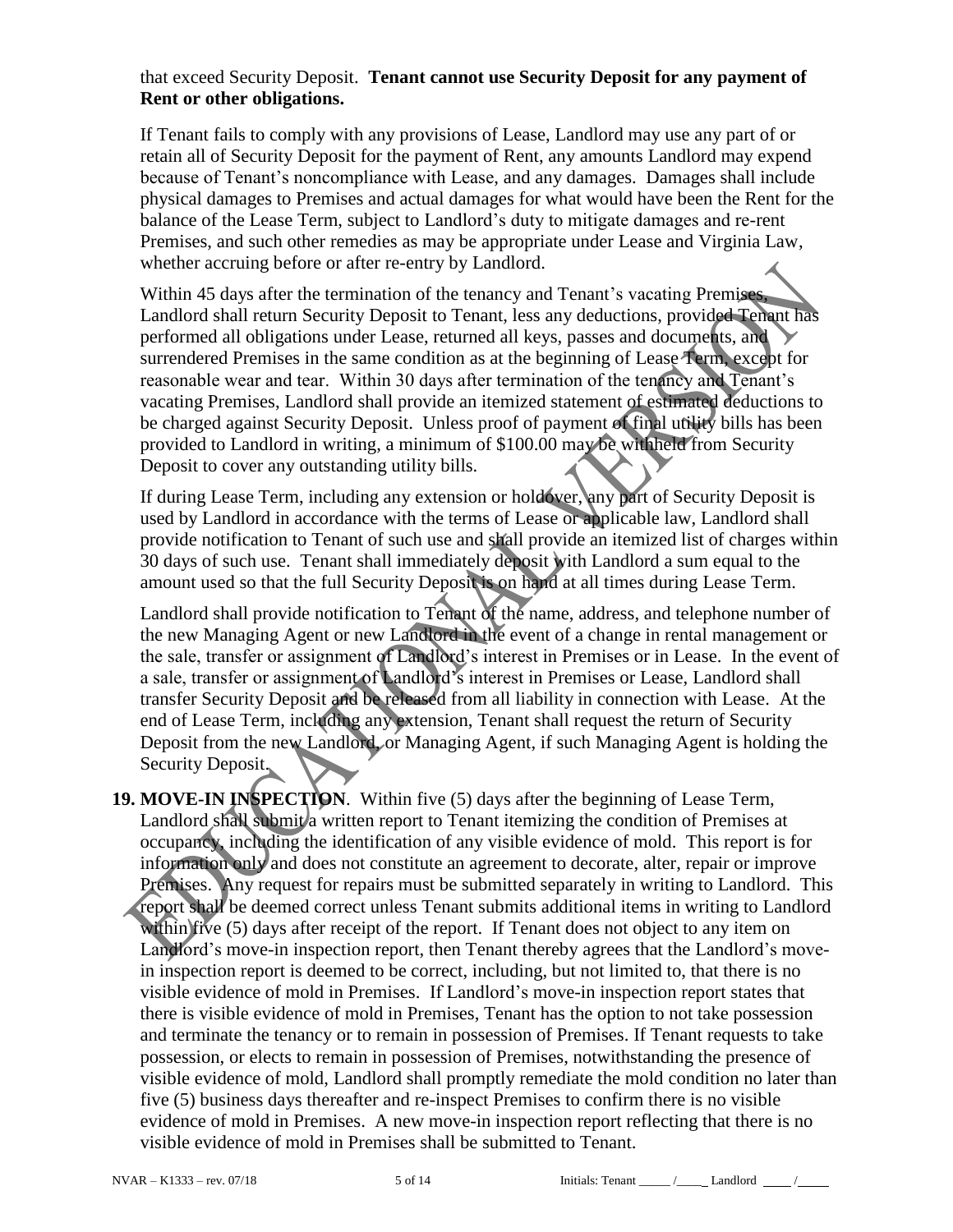### **20. TENANT OBLIGATIONS**. **Throughout Lease Term, Tenant must keep Landlord informed of Tenant's telephone number(s) and e-mail address(es).** Tenant shall not destroy, deface, damage, impair, or remove any part of Premises, nor permit any person to do so. Tenant shall pay for any repairs or replacements made necessary due to deliberate, accidental or negligent acts or omissions of Tenant, Tenant's authorized occupants, guests or invitees, or pet(s). Tenant shall be responsible for:

- **A.** Maintaining Premises in a clean and sanitary condition and disposing of all trash, garbage, and waste in sealed containers.
- **B.** Using and operating all appliances, equipment and systems in a safe and reasonable manner. Tenant shall not overload any system. Tenant must drain any outside water spigots each fall. In the event Premises' plumbing is frozen or obstructed due to the negligence of Tenant, Tenant's family or guests, Tenant shall pay immediately the cost of repairing frozen pipes or cleaning such obstruction and any additional costs associated with the repair (i.e. drywall, paint, carpets, etc.), which amounts shall constitute additional Rent due hereunder.
- **C.** Furnishing and replacing all light bulbs and fuses as needed and changing furnace and air conditioner filters at least every two (2) months.
- **D.** Clearing of all drains and toilets and maintaining caulking around tubs and showers. maintenance of all carpeting and flooring in a clean and good condition; replacement and payment for glass and screen breakage.
- **E.** Maintaining Premises in such a manner as to prevent the accumulation of moisture and the growth of mold. Tenant shall promptly notify Landlord in writing of any moisture accumulation or visible evidence of mold. Tenant does hereby release Landlord and Managing Agent from any and all claims or liability to Tenant, Tenant's authorized occupants, or guests or invitees, and does hereby agree to indemnify and hold Landlord and Managing Agent harmless from and against any and all loss, damage, claim, suit, costs (including reasonable attorneys' fees and costs at all tribunal levels) or other liability whatsoever resulting from Tenant's failure to comply with the provisions of this subsection or any other provisions of law.
- **F.** Cutting, watering and maintaining the lawn and pruning shrubbery; promptly removing ice and snow from all walks, steps and drives; maintaining exterior gutters, drains and grounds free of leaves and other debris.
- **G.** Promptly reporting in writing to Landlord any defect, damage, or breakage. Failure to report shall make Tenant liable for the repair of any additional damage. This provision does not require Landlord to repair or correct such defects, breakage, malfunction, or damage.
- **H.** Paying the cost of any unnecessary service call and any costs incurred as a result of Tenant failing to keep appointments with service persons that require access in order to make scheduled repairs. Any request for repair is understood to mean that Tenant has given permission to enter Premises to make the repair.
- **I.** Making any repairs, alterations, or additions required by any governmental authority, the Association, insurance company, or the Managing Agent due to Tenant's use.
- **J.** Controlling and eliminating household pests including but not limited to fleas, ticks, bed bugs, roaches, silverfish, ants, crickets, and rodents during occupancy. Tenant shall be responsible for the costs of the elimination of all such pests and vermin during occupancy and upon vacating Premises.
- **K.** Providing notification to Landlord if Tenant intends to be absent from Premises for more than 14 days. If Tenant fails to notify Landlord, Landlord may consider Premises abandoned.
- **L.** Not placing or displaying any sign, advertisement, or notice on any part of Premises.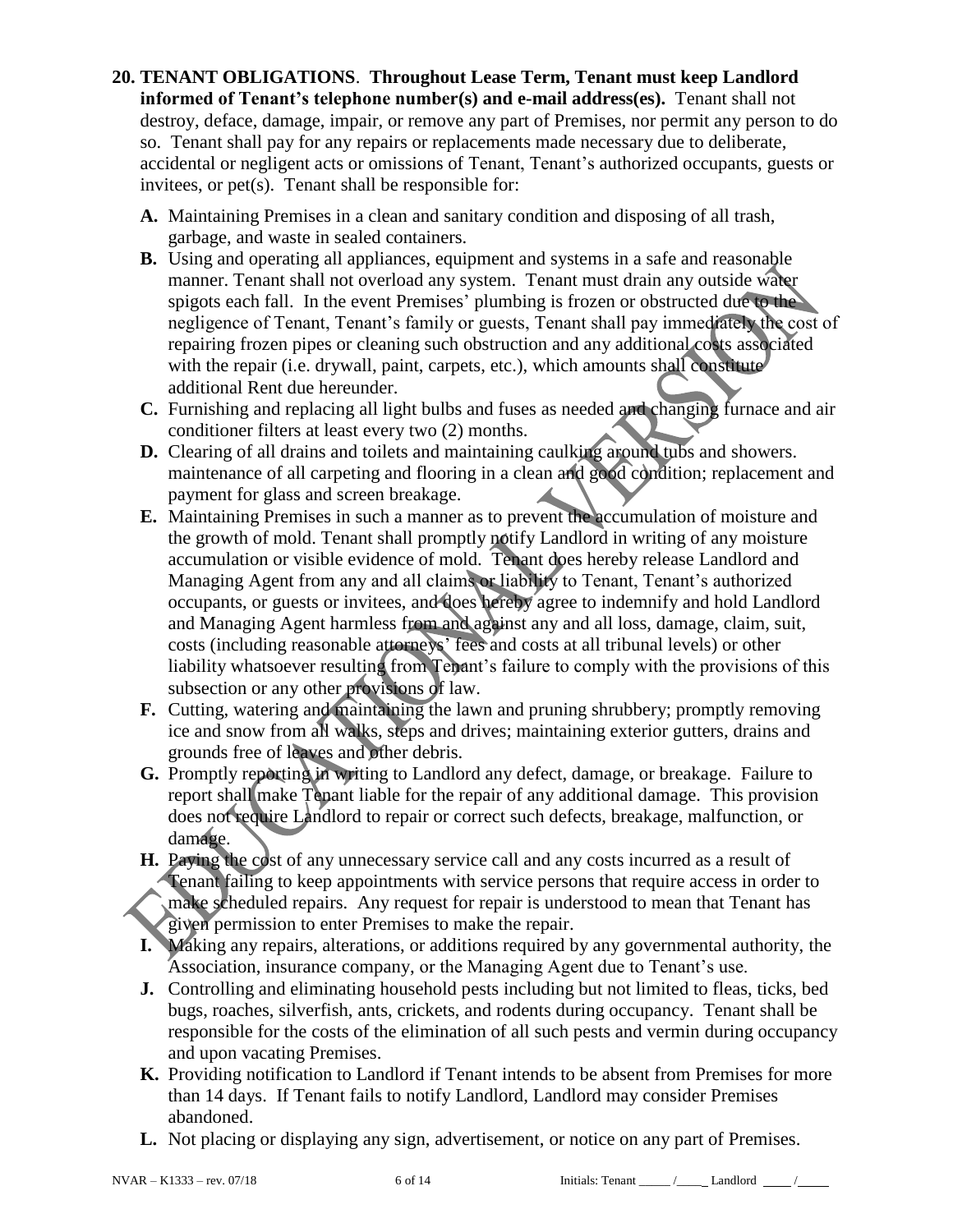- **M.** Not creating or permitting any lien upon Premises or Tenant's interest in Lease. Lease shall not be recorded by Tenant.
- **N.** Providing a copy of the court order to Landlord if a Tenant is granted possession of Premises by a court of competent jurisdiction to the exclusion of any other Tenant or occupant, and provide a key to any locks that are changed and/or security codes to any devices installed on Premises.
- **21. LANDLORD CONSENT REQUIRED**. Tenant is required to submit a written request for any alteration of Premises. The request must include plans to restore Premises to the original condition prior to the Tenant's alterations. Tenant must obtain Landlord's written consent for any of the following:
	- **A.** Remodeling, making any structural change, alteration, addition, or decoration, including without limitation, wallpapering and painting or otherwise disturbing any painted surfaces.
	- **B.** Installing, attaching, removing, or exchanging appliances or equipment, such as air conditioning, heating, refrigeration, TV antenna or satellite dish, wood burning stoves, fireplace inserts or kerosene heaters.
	- **C.** Driving nails or other devices into walls, ceilings or woodwork (other than a reasonable number of picture hanger nails, which are permitted).
	- **D.** Affixing any object containing an adhesive backing to any surface or attaching plant hooks to the ceiling.
	- **E.** Re-keying locks, installing additional locks or security systems. Tenant must provide Landlord, and Association where required, with a duplicate of all keys and instructions on how to operate all locks and/or systems.
	- **F.** Installing iron safes, water beds, aquariums over 20 gallons, or any extra-heavy objects as reasonably determined by Landlord.
- **22. INSURANCE REQUIREMENTS**. Throughout Lease Term, Tenant shall maintain an insurance policy which provides for liability coverage and protects Tenant's personal property, at Tenant's sole cost and expense. Tenant shall provide Landlord with a certificate of such insurance prior to occupying Premises. Tenant shall not do anything nor permit anything to be done on or about Premises that may increase the cost of or cause the cancellation of any fire or other insurance policy covering Premises. All of Tenant's personal property located or stored at Premises shall be at Tenant's sole risk. Tenant shall indemnify and hold harmless Landlord from any loss or damage to such personal property. Landlord and/or Association shall not be liable for any injury, damage, or loss resulting from any accident or occurrence in or upon Premises.

If Tenant fails to provide a certificate of insurance, Landlord may obtain a policy covering Tenant's personal property and liability coverage. The cost shall be added either to the monthly Rent or paid by Tenant as invoiced by Landlord.

## **23. COSTS OF ENFORCEMENT, WAIVER OF EXEMPTIONS, SEVERABILITY, AND STATUTORY REQUIREMENTS**.

- **A.** Tenant shall pay all costs, expenses, fees, and charges incurred by Landlord in enforcing, by legal action or otherwise, any of the provisions of Lease, including the payment of reasonable attorneys' fees, and Tenant hereby waives the benefit of any homestead or similar exemption laws with respect to the obligations of Lease.
- **B.** If Tenant fails to perform any of the provisions of Lease (other than failure to pay Rent when due), or upon abandonment of Premises, Landlord shall give written Notice to Tenant specifying the particular non-compliance and Landlord may terminate Lease not less than 30 days after Tenant's receipt of such notice, unless Tenant remedies the non-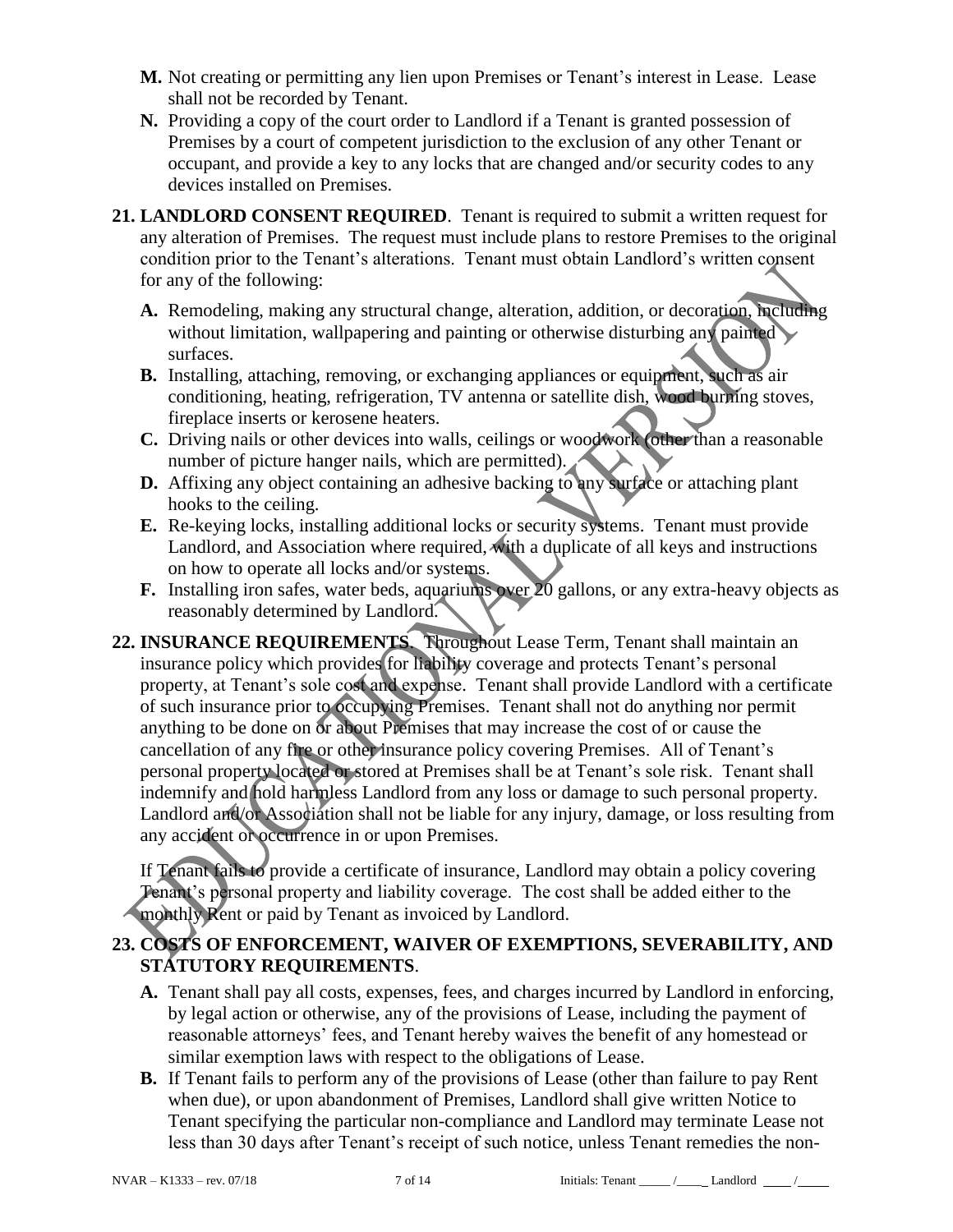compliance within 21 days in a manner acceptable to Landlord. In addition to any costs of enforcement, Landlord shall be entitled to possession of Premises, a money judgment for Rent, damages including physical damages to Premises and actual damages for what would have been the Rent for the balance of the Lease Term, subject to Landlord's duty to mitigate damages and re-rent Premises, and such other remedies as may be appropriate under Lease and Virginia Law. If Landlord does not pursue Lease termination when noncompliance is noted or accepts additional Rent payments, such actions do not constitute a waiver or acceptance of the non-compliance. Landlord reserves the right to take future action against non-compliance.

- **C.** Landlord may accept full or partial payment of all Rent and receive an order of possession from a court of competent jurisdiction pursuant to an unlawful detainer action filed under Section 8.01-374 *et seq*. of the Code of Virginia, and proceed with eviction. Such notice shall be included in a written termination notice given by Landlord to Tenant or in a separate written notice given by Landlord to Tenant within five (5) business days of receipt of Rent. Subsequent to the entry of an order of possession by a court of competent jurisdiction but prior to eviction, provided that notice of acceptance was given by Landlord in accordance herewith, Landlord may accept all amounts owed to Landlord by Tenant, including full payment of any money judgment, award of attorneys' fees and court costs, and all subsequent Rents that may be paid prior to eviction, and proceed with eviction. Writs of possession in cases of unlawful entry and detainer are otherwise subject to Section [8.01-471](http://law.lis.virginia.gov/vacode/8.01-471/) of the Code of Virginia.
- **D.** In cases of unlawful detainer, Tenant may pay Landlord or Landlord's attorney, or pay into court all: (i) Rent due and owing as of the court date as set forth in Lease; (ii) other charges and fees set forth in Lease; (iii) late charges specified in Lease; (iv) reasonable attorneys' fees as set forth in Lease or as provided by law; and (v) costs of the proceeding as provided by law, at which time the unlawful detainer proceeding shall be dismissed. Tenant may invoke the rights granted in this paragraph no more than one time during any 12-month period of continuous residency in the dwelling unit, regardless of the term of Lease or any renewal thereof.
- **E.** No waiver of any breach of any part of Lease, or compromise or settlement relating to such a breach shall operate as a waiver of the provision itself, or any later breach.
- **F.** Each provision in Lease shall be severable. If any one or more such provisions is determined by any court or administrative body to be unenforceable, or to be in conflict with any law of any applicable jurisdiction, such determination shall have no effect whatsoever on the remaining provisions of Lease.
- **G.** In the event that the provisions of any applicable statute apply to Lease and are inconsistent with the provisions of Lease, the provisions of the applicable statute shall control and Lease shall be deemed to be amended to comply with such provisions.
- **24. ACCESS TO PREMISES**. Landlord or their designated representative(s), upon reasonable notification to Tenant and at reasonable times, may enter Premises in order to do any of the following: (a) inspect Premises; (b) make necessary or agreed upon repairs, decorations, alterations, or improvements; and (c) supply necessary or agreed services. Whenever possible Landlord shall arrange for contracted workers to coordinate with Tenant the time and date when workers may enter Premises in order to accomplish repairs or services. It then shall be Tenant's responsibility to ensure that these workers have access to Premises at a time and date convenient to both Tenant and workers during the regular business hours of the firm doing the work. If Tenant refuses to allow or prevents access, Tenant shall bear any additional expense, such as after-hours or overtime fees, incurred by Landlord. Refusal of Tenant to allow access is a breach of the Lease. Landlord may take legal action to compel access or may terminate Lease. In either case, Landlord may recover actual damages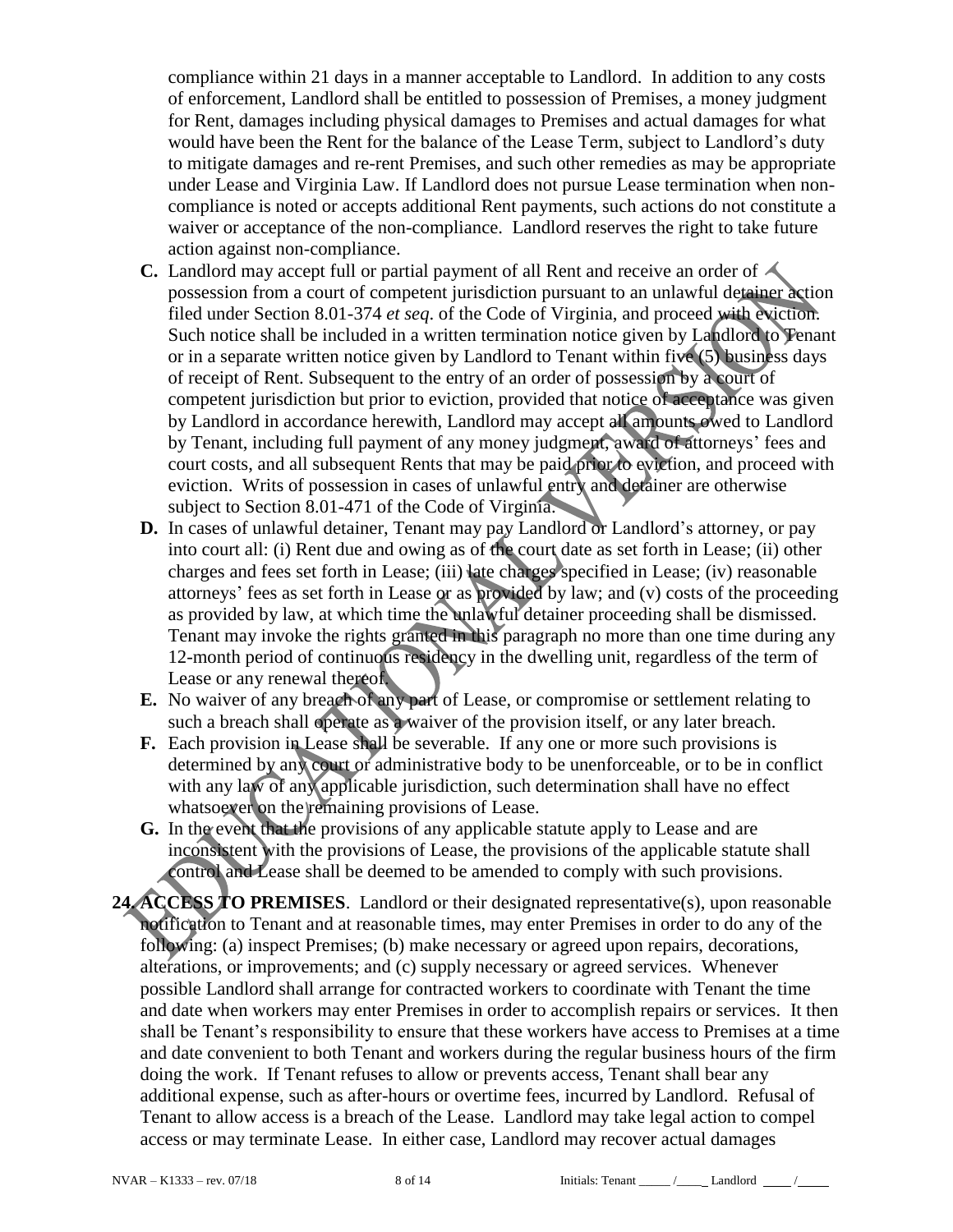sustained and reasonable attorneys' fees. **In case of an emergency**, where it is impractical for Landlord to give reasonable notification to Tenant of Landlord's intent to enter Premises, or in case Premises have been vacated, abandoned, or surrendered by Tenant, Premises may be entered by Landlord or a designated representative(s) without notification and without the consent of Tenant.

In addition, Landlord or a designated representative(s) may place a "For Sale" or "For Rent" sign upon Premises and an electronic lockbox. Upon reasonable notification to Tenant and at reasonable times, Landlord or a designated representative(s) may show Premises to prospective buyers 90 days prior to the end of Lease Term or show Premises to prospective tenants 60 days prior to the end of Lease Term. Landlord or a designated representative(s) may show Premises to prospective buyers at any time within Lease Term by appointment only with Tenant's consent. Buyer agents and tenant agents are authorized to show Premises under this section. Tenant shall remove or secure any animal(s) on Premises when property is to be shown or when repairs are scheduled. If Tenant, without reasonable justification, refuses to permit Landlord or agents to show Premises for sale or lease, Landlord may recover damages, costs and reasonable attorneys' fees.

**25. <b>TRANSFER OF LANDLORD**.  $\Box$  (Check if applicable) Landlord resides outside of the Washington metropolitan area at the time that Lease is entered into. It is hereby agreed that if Landlord is transferred back to the Washington metropolitan area by Landlord's employer or is discharged from active duty with the Armed Forces of the United States or with the National Guard, and if Landlord desires to move back into Premises, Landlord shall have the right to terminate Lease by giving Tenant at least two (2) months' notice in writing. In such case, Tenant shall vacate Premises to Landlord on or before the Lease termination date specified in Landlord's written notice.

## **26. TRANSFER OF TENANT**.

**A. Transfer pursuant to the Servicemembers Civil Relief Act ("SCRA").** Under the SCRA, as amended and under Virginia law, a tenant who is a member of the United States Armed Forces or of the National Guard serving full-time duty, or a Civil Service technician with a National Guard Unit ("Military Tenant") has the right to terminate Lease if such Military Tenant: (i) receives orders to depart 35 miles or more (radius) from Premises either for a permanent change of station or for temporary duty for more than 3 months; (ii) is discharged or released from active duty or from full-time duty or technician status; (iii) is ordered to report to government-supplied quarters resulting in the forfeiture of basic allowance for quarters; or (iv) after entry into military service.

A Military Tenant may terminate the Lease by serving Landlord with written Notice of termination stating the date when termination will be effective. The date of termination shall not be less than 30 days after the first date on which the next rental payment is due after the date on which the written Notice is delivered. In addition, the termination date shall not be more than 60 days prior to the date of departure necessary to comply with the official orders or any supplemental instructions for interim training or duty prior to the transfer. Military Tenant shall attach to Notice of termination a copy of the orders, official notification of orders, or a signed letter from the commanding officer confirming the orders.

**B. Transfer of all other Tenants.**  $\Box$  (Check if applicable) Tenants who are not military or subject to the SCRA have the right to terminate Lease if transferred 50 miles or more (radius) from Premises by the employer stated on Application. The termination shall be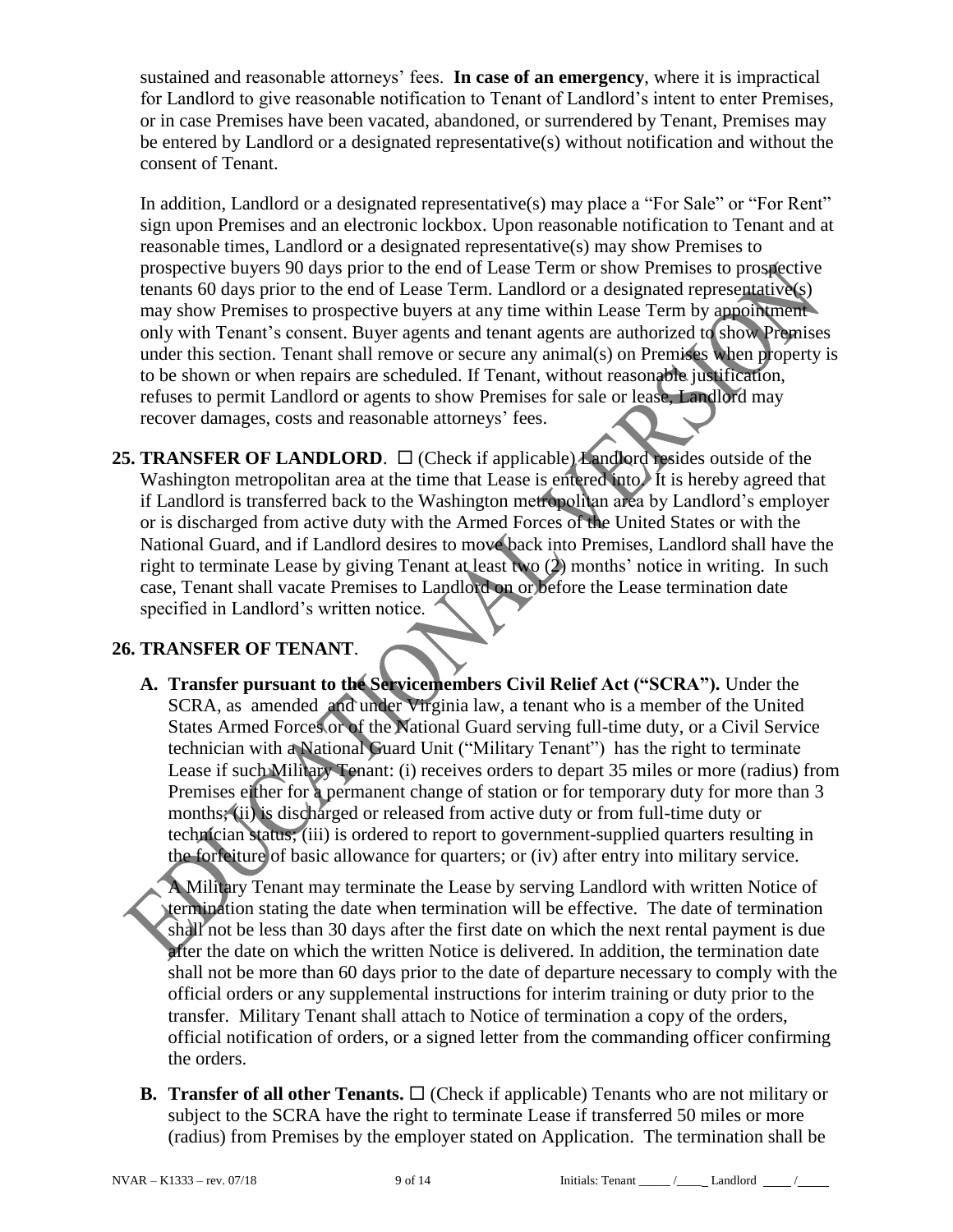effective on the last day of the second calendar month following the month in which Landlord receives the Notice of termination. Tenant shall provide a copy of Tenant's transfer letter and/or orders, the final month's rent and the following termination or cancellation fee: (i) 1 month's rent if Tenant has completed fewer than 6 months of the tenancy as of the effective date of termination, **OR** (ii) One-half  $(\frac{1}{2})$  of one (1) month's rent if Tenant has completed 6 months or more of the tenancy as of the effective date of termination.

- **27. LANDLORD'S INABILITY TO DELIVER POSSESSION TO TENANT**. If Landlord is unable to deliver possession of Premises to Tenant on the commencement date of Lease, Landlord shall not be liable to Tenant for any damages other than to rebate any Rent by Tenant for such portion of the Term during which Premises are not delivered to Tenant. If Landlord cannot deliver possession of Premises or provide Tenant with an alternative residential dwelling unit acceptable to Tenant within 15 days after the commencement date of Lease, then Lease may be terminated by either Landlord or Tenant by giving Notice to the other as provided herein.
- **28. BANKRUPTCY**. Subject to the requirements of the applicable federal bankruptcy law, in the event Tenant files bankruptcy, then Lease, at the option of Landlord, shall terminate upon one month's written notice.
- **29. CONDEMNATION**. In the event that Premises is taken in whole or in part by governmental condemnation, this Lease shall terminate as of the date possession shall be taken by the condemning authority. Tenant waives all claims against Landlord or any condemning authority due to the complete or partial taking of Premises, and shall not be entitled to receive any part of any award that Landlord may receive.

# **30. DEATH OF A TENANT OR LANDLORD**.

- **A.** Sole (or all) Tenant's death: Lease is automatically terminated and Rent is due to Landlord through the end of the following month. Landlord, within 30 days after Tenant's death (or within 30 days of Landlord's actual knowledge of Tenant's death, if later) shall give Tenant's estate or personal representative written Notice terminating Lease and stating Tenant's death as the reason for termination.
- **B.** Death of one (but not all) Tenants: Lease may be terminated by any party (Landlord, remaining Tenant(s), or the deceased Tenant's estate), by giving 60 days written Notice (90 days written Notice if Lease Term is more than 1 year) and a copy of the death certificate to the other party. Notwithstanding the foregoing, a surviving Tenant or a deceased Tenant's estate may terminate Lease as soon as 30 days after giving written Notice and the required death certificate. This right to terminate Lease must be exercised by any party within 30 days after Tenant's death.
- **C.** Authorized occupants, or guests or invitees, are not allowed to occupy the dwelling unit after the death of the sole remaining tenant and shall vacate the dwelling unit prior to the end of the 30 day period.
- **D.** Death of Landlord (whether one or more): Lease may be terminated by the remaining Landlord or Estate of Landlord, by giving written notice at least two months in advance (written notice at least three (3) months in advance if Lease Term is more than one (1) year). Such written notice of termination shall include a copy of the death certificate to Tenant. This right to terminate Lease must be exercised within one month after Landlord's death.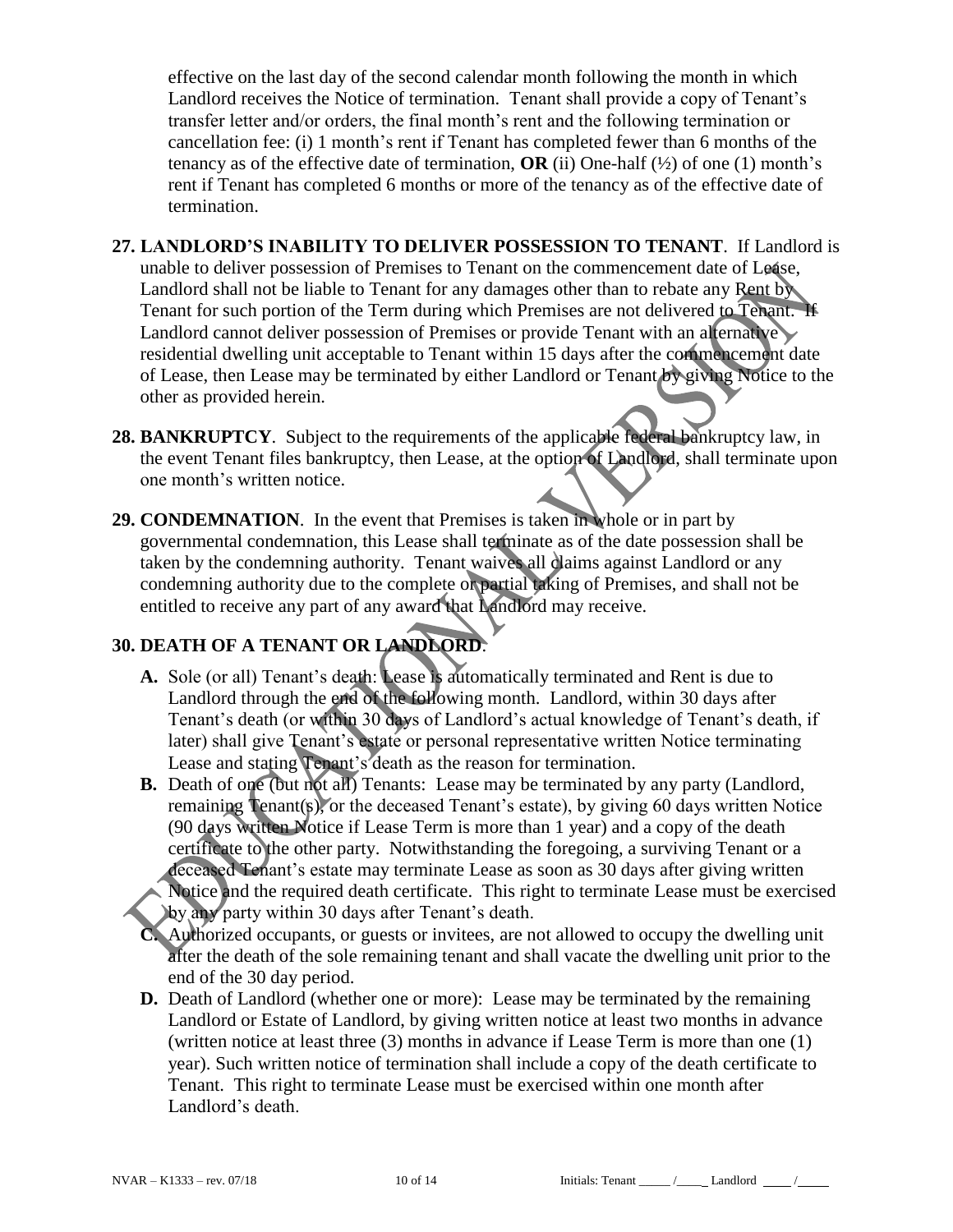- **31. FIRE OR CASUALTY DAMAGE**.In the event Premises are damaged by fire or casualty, Tenant must promptly Notify Landlord. If Landlord determines that the damage does not render Premises substantially impaired or in need of repairs requiring Tenant to vacate Premises, Landlord shall repair the damage within a reasonable period of time after Notice from Tenant. Tenant must continue to pay Rent during the period of the repairs. If Landlord determines that Premises are uninhabitable, Lease shall automatically terminate. If Landlord reasonably believes that the fire or casualty was caused by Tenant, or Tenant's authorized occupants, guests, or invitees, employees or pets, Tenant shall be liable for: (i) Rent through Lease Term; (ii) any damages to persons, property or Premises; (iii) attorneys' fees and costs of any court action; and (iv) such other and further remedies as are available to Landlord and Managing Agent under Virginia law.
- **32. SALE TO TENANT**. Parties are notified that there may be a commission due under a separate brokerage agreement if Tenant should purchase Premises. This paragraph does not give Tenant an option or right to purchase Premises.
- **33. MOVE-OUT INSPECTION**. Tenant has the right to be present at the inspection. Landlord, within five (5) days of receipt of Notice of the Tenant's intent to vacate Premises, shall make a reasonable effort to advise Tenant in writing of the right to be present at Landlord's move-out inspection of Premises, which will take place within 72 hours after Tenant's departure. Tenant shall advise Landlord in writing of the intent to be present at the inspection. If Tenant fails to make such a request, Landlord will proceed to do the move-out inspection without Tenant being present. The move-out inspection is made to determine if the Security Deposit will be returned to Tenant, whether deductions will be made from the Security Deposit and whether Tenant may be liable for damages exceeding the amount of Security Deposit. Prior to the inspection, Tenant shall:
	- **A.** Have carpets, gutters, and chimney(s) cleaned by a professional company acceptable to Landlord and provide copies of all paid receipts.
	- **B.** Have Premises professionally treated for fleas and ticks if pets have been present and provide a paid receipt.
	- **C.** Eliminate all household pests and vermin from the interior of Premises.
	- **D.** Install clean air filters on furnace and air conditioning units. Provide evidence from the company selected by Landlord that the fuel tank(s) are refilled, if present.
	- **E.** Ensure that Premises, including kitchen, baths, and all appliances, floors, walls and windows, are thoroughly cleaned, that grass is cut, and trash is removed.
	- **F.** Have all light bulbs, carbon monoxide alarm(s) and smoke alarm(s) in working order.
	- **G.** Return all keys, garage door openers, passes, and documents provided.
- **34. SUBORDINATION**. Lease is and shall remain subject and subordinate to all mortgages or deeds of trust now or hereafter affecting Premises or the building in which Premises are located and any modifications, renewals, extensions or replacements to such mortgages or deeds of trust. Although the subordination provision of this section shall be deemed automatic, Tenant shall, within five (5) days after the request, execute any documents requested by Landlord to confirm such subordination. If Tenant fails to do so, Tenant irrevocably appoints Landlord as Tenant's attorney-in-fact to execute the documents on behalf of Tenant.
- **35. NOTICE**. Any notice ("Notice") provided for or permitted in Lease to be given by one party to the other shall be in writing and shall be delivered  $\Box$  by U.S. mail, **OR**  $\Box$  by hand delivery, **OR**  $\Box$  by electronic delivery, with the sender retaining sufficient proof that such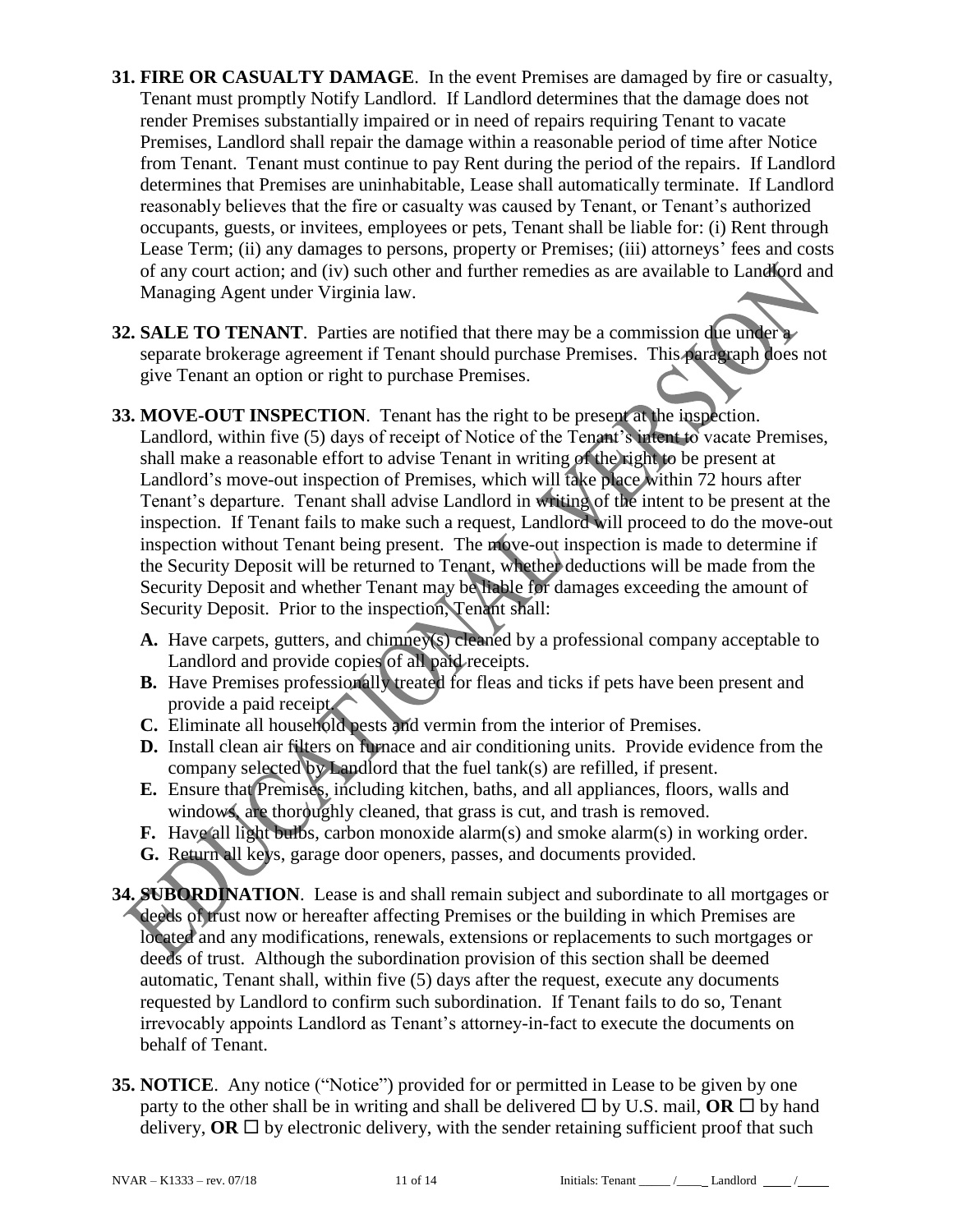notice was given. Any notice will be given to Tenant at the address of Premises, or the email address provided in the Rental Application. Tenant is required to give notice to Landlord of any change in Tenant's e-mail address.

- **36. LEAD-BASED PAINT**.Housing built before 1978 may contain lead-based paint. Lead from paint, paint chips, and dust can pose health hazards if not maintained properly. Lead exposure may be harmful to young children and pregnant women. Premises  $\Box$  were not **OR**  $\Box$  were built before 1978. If built before 1978, Tenant hereby acknowledges the receipt of the **Lead-Based Paint Disclosure** and **EPA information book "Protect Your Family from Lead in Your Home"** which are attached**.**
- **37. MISCELLANEOUS**. The conditions contained in Lease are binding on, and may be legally enforced by the parties, their heirs, executors, administrators, successors, and permitted assigns, respectively. The captions and headings are for convenience of reference only. Lease contains the final and entire agreement of the parties and neither they nor their agents shall be bound by any terms, conditions, statements, warranties, or representations, oral or written, not contained in Lease. Any provision of Lease may be modified, waived, or discharged only in writing signed by the party against which enforcement of such modification, waiver, or discharge is sought. Wherever the context requires, the singular number shall include the plural and the plural the singular, and the use of any gender shall include the other gender. If as a result of Tenant's noncompliance with, or a breach of Lease or the law, Landlord employs an attorney at law, regardless of whether a lawsuit is filed, Tenant agrees to pay Landlord's reasonable attorneys' fees and costs in all courts of competent jurisdiction at all tribunal levels, as well as any and all costs recoverable under Virginia law.
- **38. COUNTERPARTS**. Lease may be executed in any number of copies or by facsimile, or email, each of which shall be considered an original but all of which together shall be the same Lease.
- **39. ATTACHMENTS**. The following are attached and made a part of Lease:
	- $\Box$  Assistance Animal Addendum  $\Box$  Lead-Based Paint Disclosure

 $\Box$  Pet Addendum  $\Box$  Other:

EPA booklet "Protect Your Family from Lead in Your Home"

- **40. NOTICE REGARDING DIPLOMATS**. In the event Tenant is the head of a diplomatic mission or a member of the diplomatic staff of a mission, or a family member of a diplomatic staff of a mission, or administrative and technical staff or their family, Tenant may be entitled to the diplomatic immunity accorded to such persons under the Vienna Convention on Diplomatic Relations **unless** the diplomatic immunity accorded by law has been waived in writing by an authorized representative of the sending government. If Tenant is entitled to diplomatic immunity, this Lease may be unenforceable. Tenant represents to Landlord that he/she is  $\Box$  **OR**  $\Box$  is not such a person entitled to diplomatic immunity.
- **41. WAIVER OF RIGHT TO TRIAL BY JURY**. Landlord and Tenant hereby waive the right to trial by jury in any action, proceeding or counterclaim brought by either party against the other arising out of or in any way related to Lease.
- **42. DISCRIMINATION**. Landlord and Managing Agent shall not discriminate against Tenant in the provision of services or in any other manner on the basis of race, color, creed, religion, sex, national origin, familial status, elderliness, handicap, or any other legally protected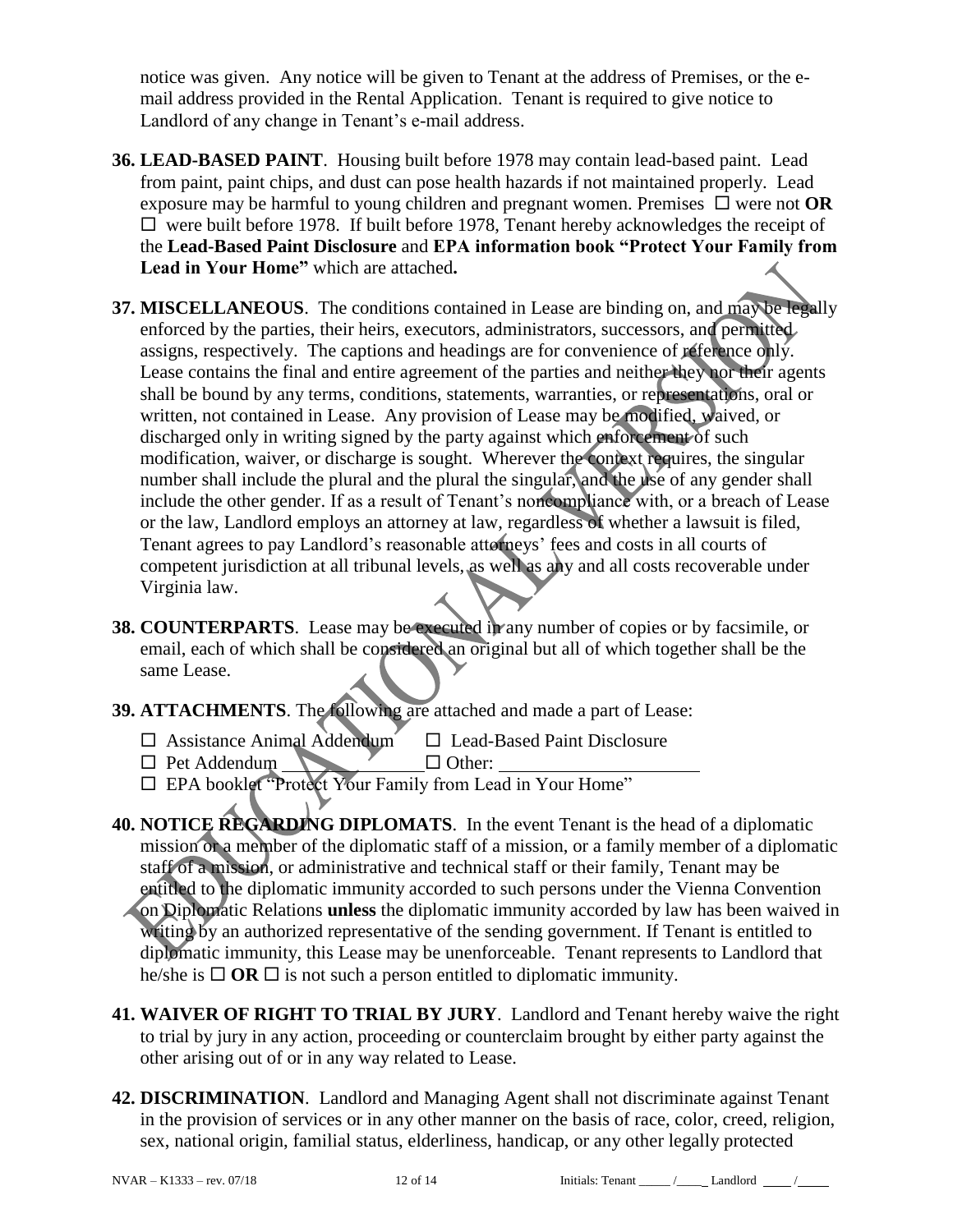status. Landlord and Managing Agent shall abide by all applicable Fair Housing Laws and ADA Regulations.

- **43. STATUTORY NOTICE TO TENANT**. Tenant shall exercise whatever due diligence Tenant deems necessary with respect to information concerning sex offenders registered under Chapter 9 of Title 9.1 of the Code of Virginia. Such information may be obtained by contacting the local police department or the Department of State Police, Central Records exchange at (804) 674-2000 or [http://sex-offender.vsp.virginia.gov/sor/.](http://sex-offender.vsp.virginia.gov/sor/)
- **44. REAL ESTATE LICENSED PARTIES** The parties acknowledge that is an  $\Box$  active OR  $\Box$  inactive licensed real estate agent in  $\Box$  Virginia and/or  $\Box$  Other and is either the  $\Box$  Tenant **OR**  $\Box$  Landlord **OR**  $\Box$  is related to one of the parties in this transaction.

**45. ADDITIONAL TERMS**.

|      |                                                             | {              |           |  |
|------|-------------------------------------------------------------|----------------|-----------|--|
|      |                                                             |                |           |  |
|      |                                                             |                |           |  |
|      | TENANTS SIGNING LEASE SHALL BEJOINTLY AND SEVERALLY LIABLE. |                |           |  |
|      | <b>LANDLORD:</b>                                            | <b>TENANT:</b> |           |  |
|      |                                                             |                |           |  |
| Date | Signature                                                   | Date           | Signature |  |
|      |                                                             |                |           |  |
| Date | Signature                                                   | Date           | Signature |  |
|      |                                                             |                |           |  |
| Date | Signature                                                   | Date           | Signature |  |
|      |                                                             |                |           |  |
| Date | Signature                                                   | Date           | Signature |  |